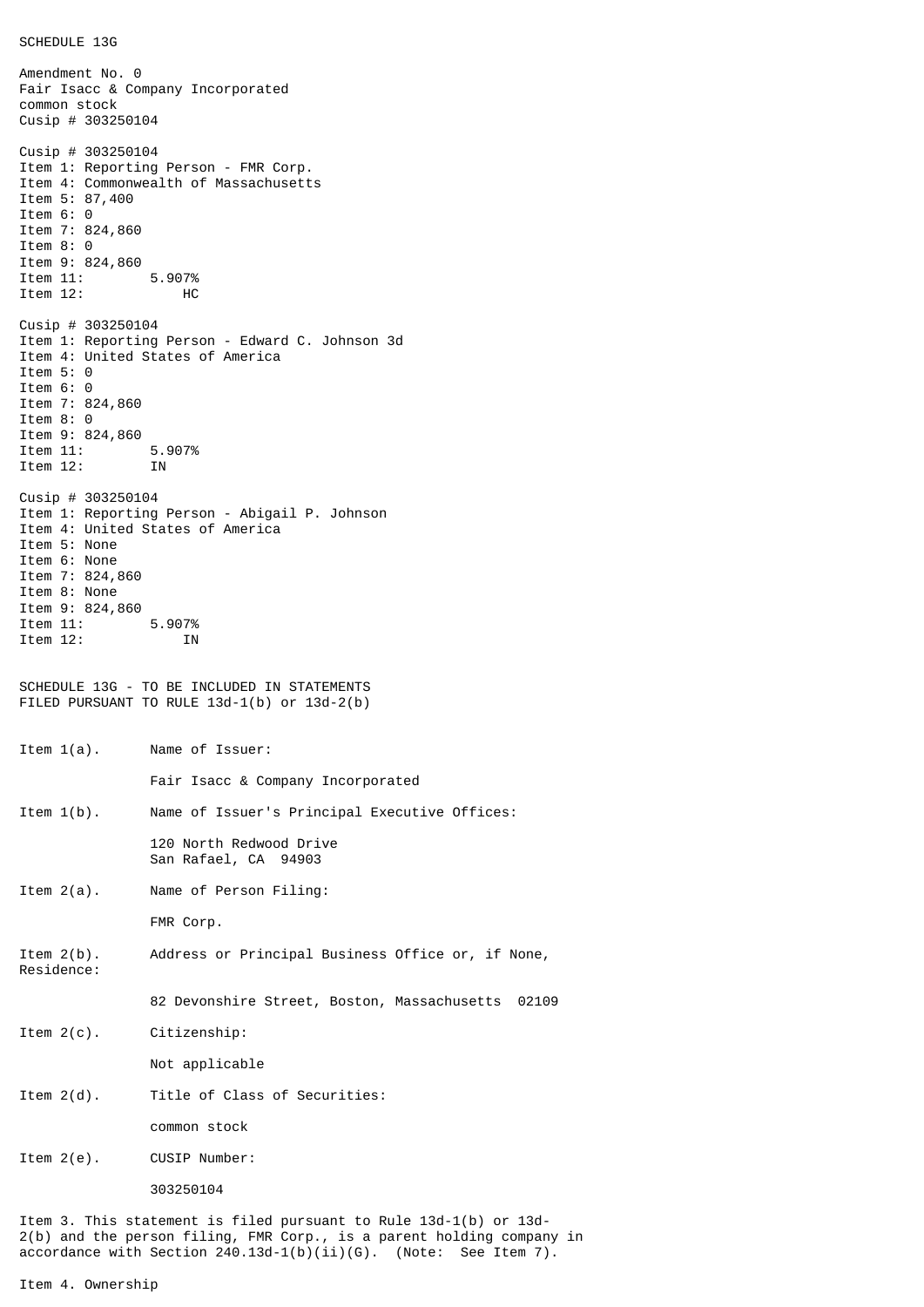(a) Amount Beneficially Owned: 824,860

(b) Percent of Class: 5.907%

(c) Number of shares as to which such person has:

(i) sole power to vote or to direct the vote: 87,400

(ii) shared power to vote or to direct the vote: 0

(iii) sole power to dispose or to direct the disposition of: 824,860

(iv) shared power to dispose or to direct the disposition of:  $\ddot{\Theta}$ 

Item 5. Ownership of Five Percent or Less of a CommonStock.

Not applicable.

Item 6. Ownership of More than Five Percent on Behalf of Another Person.

Various persons have the right to receive or the power to direct the receipt of dividends from, or the proceeds from the sale of, the common stock of Fair Isacc & Company Incorporated. No one person's interest in the common stock of Fair Isacc & Company Incorporated is more than five percent of the total outstanding common stock.

Item 7. Identification and Classification of the Subsidiary Which Acquired the Security Being Reported on By the Parent Holding Company.

See attached Exhibit(s) A, B.

Item 8. Identification and Classification of Members of the Group.

Not Applicable. See attached Exhibit A.

Item 9. Notice of Dissolution of Group.

Not applicable.

Item 10. Certification.

By signing below I certify that, to the best of my knowledge and belief, the securities referred to above were acquired in the ordinary course of business and were not acquired for the purpose of and do not have the effect of changing or influencing the control of the issuer of such securities and were not acquired in connection with or as a participant in any transaction having such purpose or effect.

## Signature

After reasonable inquiry and to the best of my knowledge and belief, I certify that the information set forth in this Schedule 13G in connection with FMR Corp.'s beneficial ownership of the common stock of Fair Isacc & Company Incorporated at December 31, 1998 is true, complete and correct.

February 01, 1999

Date

/s/Eric D. Roiter Signature

> Eric D. Roiter Duly authorized under Power of Attorney dated December 30, 1997, by and on behalf of FMR Corp. and its direct and indirect subsidiaries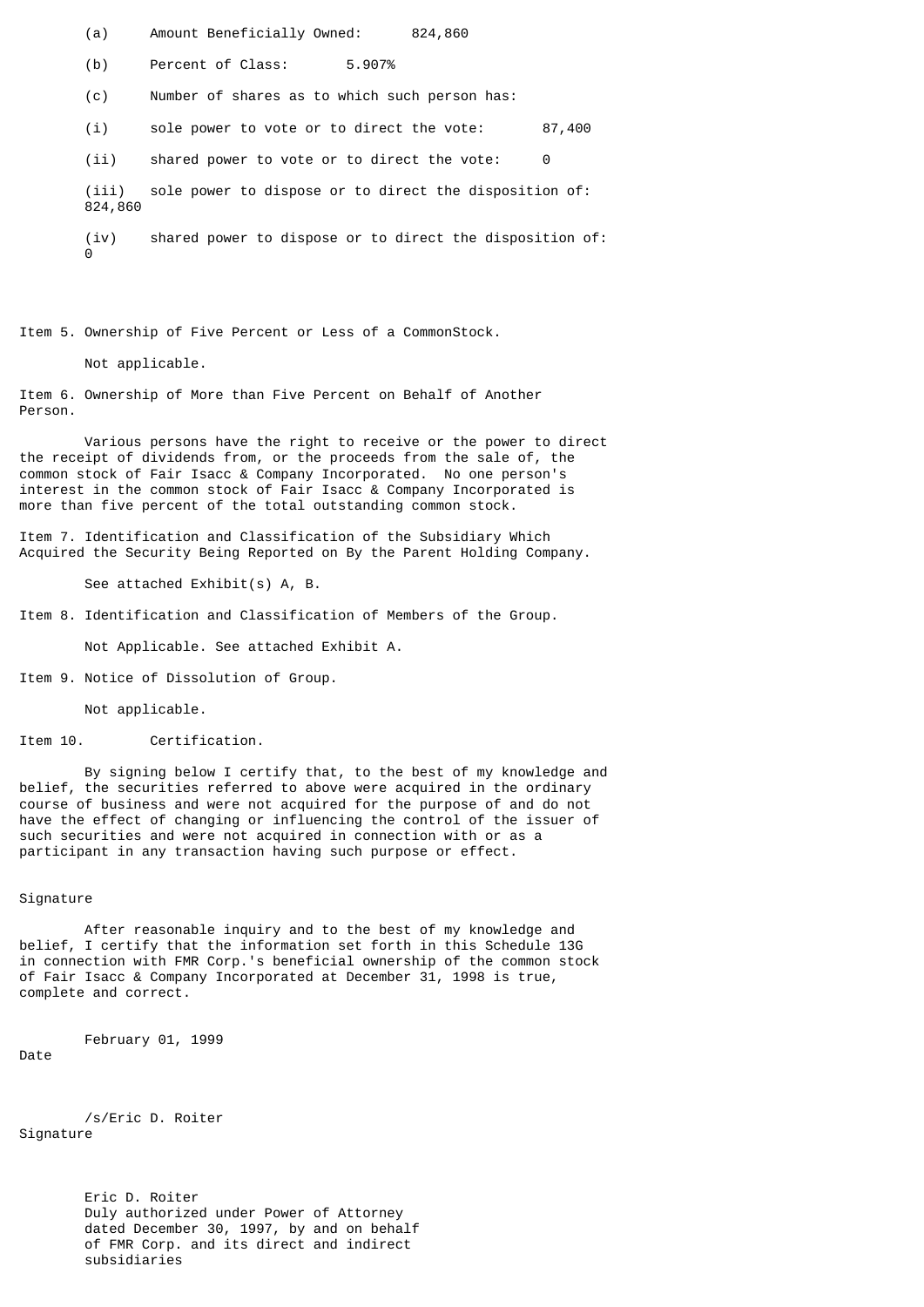## SCHEDULE 13G - TO BE INCLUDED IN STATEMENTS FILED PURSUANT TO RULE 13d-1(b) or 13d-2(b)

Pursuant to the instructions in Item 7 of Schedule 13G, Fidelity Management & Research Company ("Fidelity"), 82 Devonshire Street, Boston, Massachusetts 02109, a wholly-owned subsidiary of FMR Corp. and an investment adviser registered under Section 203 of the Investment Advisers Act of 1940, is the beneficial owner of 737,460 shares or 5.281% of the common stock outstanding of Fair Isacc & Company Incorporated ("the Company") as a result of acting as investment adviser to various investment companies registered under Section 8 of the Investment Company Act of 1940.

Edward C. Johnson 3d, FMR Corp., through its control of Fidelity, and the funds each has sole power to dispose of the 737,460 shares owned by the Funds.

Neither FMR Corp. nor Edward C. Johnson 3d, Chairman of FMR Corp., has the sole power to vote or direct the voting of the shares owned directly by the Fidelity Funds, which power resides with the Funds' Boards of Trustees. Fidelity carries out the voting of the shares under written guidelines established by the Funds' Boards of Trustees.

Fidelity Management Trust Company, 82 Devonshire Street, Boston, Massachusetts 02109, a wholly-owned subsidiary of FMR Corp. and a bank as defined in Section  $3(a)(6)$  of the Securities Exchange Act of 1934, is the beneficial owner of 87,400 shares or 0.625% of the common stock outstanding of the Company as a result of its serving as investment manager of the institutional account(s).

Edward C. Johnson 3d and FMR Corp., through its control of Fidelity Management Trust Company, each has sole dispositive power over 87,400 shares and sole power to vote or to direct the voting of 87,400 shares of common stock owned by the institutional account(s) as reported above.

Members of the Edward C. Johnson 3d family and trusts for their benefit are the predominant owners of Class B shares of common stock of FMR Corp., representing approximately 49% of the voting power of FMR Corp. Mr. Johnson 3d owns 12.0% and Abigail Johnson owns 24.5% of the aggregate outstanding voting stock of FMR Corp. Mr. Johnson 3d is Chairman of FMR Corp. and Abigail P. Johnson is a Director of FMR Corp. The Johnson family group and all other Class B shareholders have entered into a shareholders' voting agreement under which all Class B shares will be voted in accordance with the majority vote of Class B shares. Accordingly, through their ownership of voting common stock and the execution of the shareholders' voting agreement, members of the Johnson family may be deemed, under the Investment Company Act of 1940, to form a controlling group with respect to FMR Corp.

SCHEDULE 13G - TO BE INCLUDED IN STATEMENTS FILED PURSUANT TO RULE 13d-1(b) or 13d-2(b) RULE 13d-1(f)(1) AGREEMENT

The undersigned persons, on February 01, 1999, agree and consent to the joint filing on their behalf of this Schedule 13G in connection with their beneficial ownership of the common stock of Fair Isacc & Company Incorporated at December 31, 1998.

FMR Corp.

.

By /s/Eric D. Roiter Eric D. Roiter Duly authorized under Power of Attorney dated December 30, 1997, by and on behalf of FMR Corp. and its direct and indirect subsidiaries

Edward C. Johnson 3d

By /s/Eric D. Roiter Eric D. Roiter Duly authorized under Power of Attorney dated December 30, 1997, by and on behalf